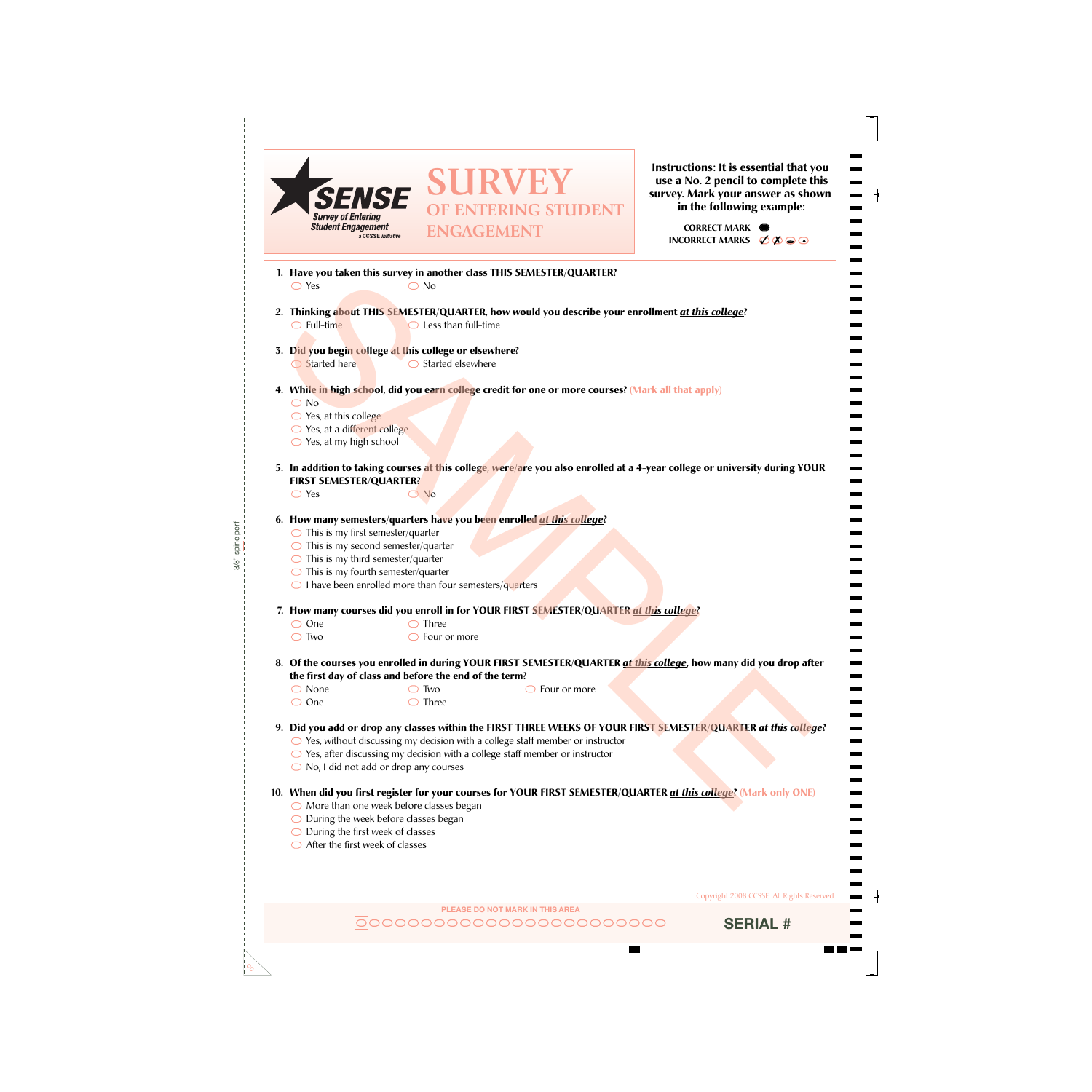|     | 11. The following statements are about this college's orientation for new students. (Mark all that apply)                                                                                                         |                                                        |            |
|-----|-------------------------------------------------------------------------------------------------------------------------------------------------------------------------------------------------------------------|--------------------------------------------------------|------------|
|     |                                                                                                                                                                                                                   |                                                        |            |
|     | $\bigcirc$ I took part in an online orientation prior to the beginning of classes                                                                                                                                 |                                                        |            |
|     | $\bigcirc$ I attended an on-campus orientation prior to the beginning of classes<br>$\bigcirc$ I enrolled in an orientation course as part of my course schedule during my first semester/quarter at this college |                                                        |            |
|     | $\bigcirc$ I was not aware of a college orientation                                                                                                                                                               |                                                        |            |
|     | $\bigcirc$ I was unable to participate in orientation due to scheduling or other issues                                                                                                                           |                                                        |            |
|     |                                                                                                                                                                                                                   |                                                        |            |
| 12. | This set of items asks you about your earliest experiences at this college. To respond, please think about your                                                                                                   |                                                        |            |
|     | experiences FROM THE TIME OF YOUR DECISION TO ATTEND THIS COLLEGE THROUGH THE END OF THE<br>FIRST THREE WEEKS OF YOUR FIRST SEMESTER/QUARTER.                                                                     |                                                        |            |
|     |                                                                                                                                                                                                                   | <b>Yes</b>                                             | <b>No</b>  |
|     |                                                                                                                                                                                                                   |                                                        |            |
|     | a. Before I could register for classes I was required to take a placement test (COMPASS,                                                                                                                          |                                                        |            |
|     | ASSET, ACCUPLACER, etc.) to assess my skills in reading, writing, and/or math                                                                                                                                     |                                                        | ∩          |
|     | b. I took a placement test (COMPASS, ASSET, ACCUPLACER, etc.)                                                                                                                                                     |                                                        |            |
|     |                                                                                                                                                                                                                   |                                                        |            |
|     | c. I was exempt from taking a placement test at this college                                                                                                                                                      |                                                        | ⌒          |
|     |                                                                                                                                                                                                                   |                                                        |            |
|     | 13. My placement test scores indicated that I needed to take a developmental course (also referred to as Basic Skills, College<br>Prep, etc.) in the following areas. (Mark all that apply)                       |                                                        |            |
|     | O Didn't take a placement test                                                                                                                                                                                    |                                                        |            |
|     | O Developmental Reading                                                                                                                                                                                           |                                                        |            |
|     | $\bigcirc$ Developmental Writing                                                                                                                                                                                  |                                                        |            |
|     | $\bigcirc$ Developmental Math<br>O Didn't place into any Developmental courses                                                                                                                                    |                                                        |            |
|     |                                                                                                                                                                                                                   |                                                        |            |
|     | 14. This college required me to enroll in classes indicated by my placement test scores during my FIRST SEMESTER/QUARTER.                                                                                         |                                                        |            |
|     | $\bigcirc$ Yes<br>$\bigcirc$ No                                                                                                                                                                                   |                                                        |            |
|     |                                                                                                                                                                                                                   |                                                        |            |
|     | 15. With regard to financial assistance (scholarships, grants, loans, etc.) to help<br><b>Yes</b><br><b>No</b>                                                                                                    |                                                        |            |
|     | with your college costs, mark a response for each of the following items.                                                                                                                                         |                                                        |            |
|     |                                                                                                                                                                                                                   |                                                        |            |
|     | a. I applied for financial assistance                                                                                                                                                                             |                                                        |            |
|     |                                                                                                                                                                                                                   |                                                        |            |
|     | b. I received an offer of financial assistance                                                                                                                                                                    |                                                        |            |
|     | c. I received financial assistance funds before classes began                                                                                                                                                     |                                                        |            |
|     |                                                                                                                                                                                                                   |                                                        |            |
|     | 16. When did you first apply for financial assistance. (Mark only ONE)                                                                                                                                            |                                                        |            |
|     | $\bigcirc$ 3 or more months before classes began<br>$\bigcirc$ Less than 1 month before classes began<br>$\bigcirc$ 1 to 2 months before classes began<br>$\bigcirc$ After classes began                          | $\bigcirc$ I did not apply for financial<br>assistance |            |
|     |                                                                                                                                                                                                                   |                                                        |            |
|     | 17. In which of the following types of courses were you enrolled during your FIRST                                                                                                                                |                                                        | <b>Not</b> |
|     | <b>SEMESTER/QUARTER at this college? (Respond to each item)</b>                                                                                                                                                   | <b>Enrolled</b>                                        | enrolled   |
|     | a. Developmental Reading (also referred to as Basic Skills, College Prep, etc.)                                                                                                                                   |                                                        |            |
|     |                                                                                                                                                                                                                   |                                                        |            |
|     | b. Developmental Writing (also referred to as Basic Skills, College Prep, etc.)                                                                                                                                   |                                                        |            |
|     |                                                                                                                                                                                                                   |                                                        |            |
|     | c. Developmental Math (also referred to as Basic Skills, College Prep, etc.)                                                                                                                                      |                                                        |            |
|     | d. An English course taught specifically for students whose first language is not English (ESL, ESOL)                                                                                                             |                                                        |            |
|     |                                                                                                                                                                                                                   |                                                        |            |
|     | e. A course specifically designed to teach skills and strategies to help students succeed in college                                                                                                              |                                                        |            |
|     | (e.g., a college success or student success course)                                                                                                                                                               |                                                        |            |
|     | f. An organized "learning community" (two or more linked courses that a group of students take                                                                                                                    |                                                        |            |
|     | together)                                                                                                                                                                                                         | ◯                                                      | ◯          |

T

**CC**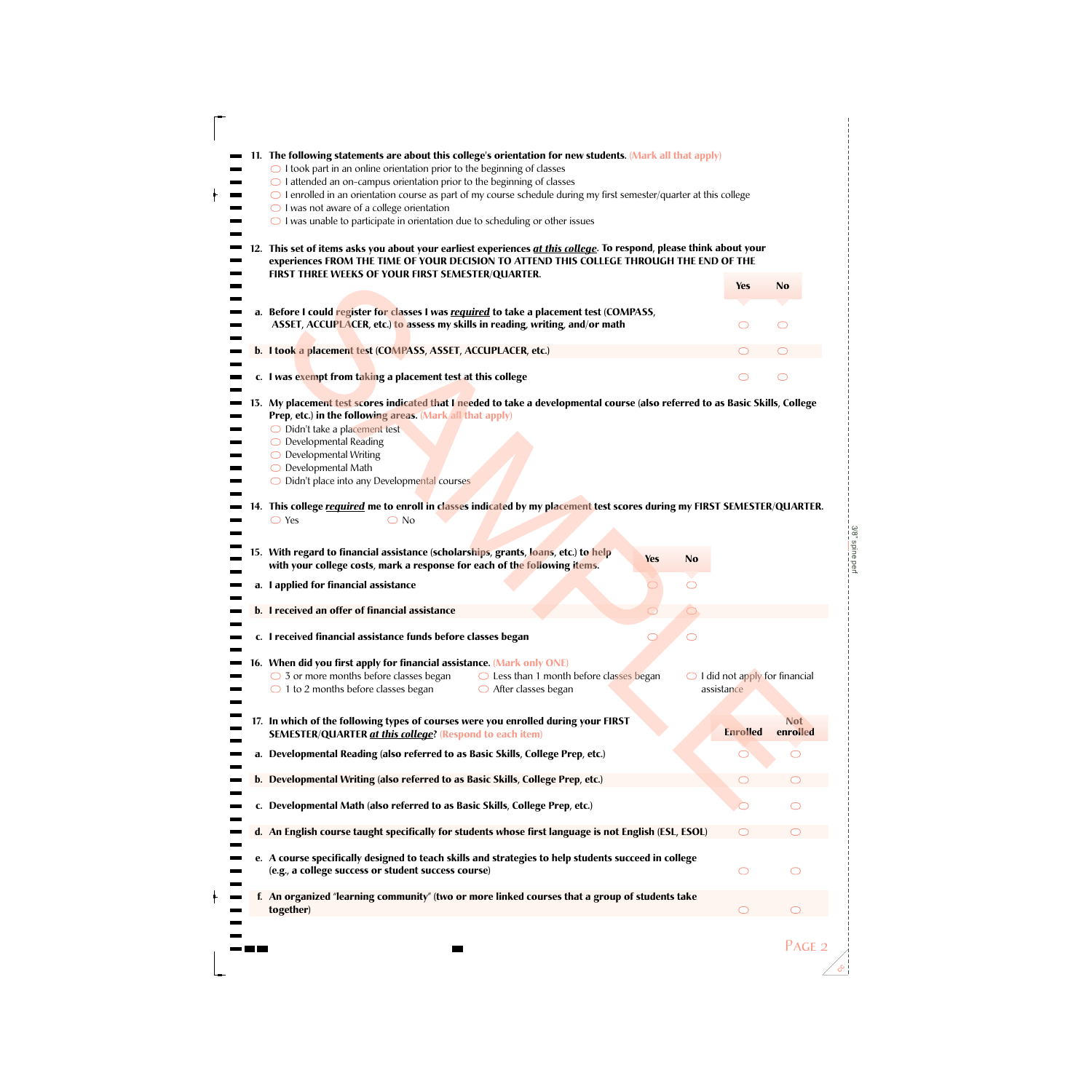**18. This set of items asks you about your earliest experiences** *at this college***. To respond, please think about your experiences FROM THE TIME OF YOUR DECISION TO ATTEND THIS COLLEGE THROUGH THE END OF THE FIRST THREE WEEKS OF YOUR FIRST SEMESTER/QUARTER. (Respond to each item)**

 $\blacksquare$ 

—<br>—<br>—<br>—

 $\equiv$ <br> $\equiv$ 

 $\overline{\phantom{0}}$  $\equiv$ 

 $\overline{\phantom{0}}$ 

Ξ.

÷  $\blacksquare$ 

Ξ, —

------<br>-----

----------<br>---------

|                                                                                                                                                                         | <b>Strongly</b><br>agree | <b>Agree</b>        | N <sub>0</sub><br>opinion | <b>Disagree</b> | <b>Strongly</b><br>disagree |
|-------------------------------------------------------------------------------------------------------------------------------------------------------------------------|--------------------------|---------------------|---------------------------|-----------------|-----------------------------|
| a. The very first time I came to this college I felt welcome                                                                                                            | ◯                        | ◯                   | ⌒                         | ⌒               | ◯                           |
|                                                                                                                                                                         |                          |                     |                           |                 |                             |
| b. I was able to get the information I needed to register for<br>classes                                                                                                |                          |                     |                           |                 |                             |
| c. All the courses I needed to take during my first<br>semester/quarter were available at times convenient for me                                                       | ◯                        |                     | ◯                         | ⌒               | ⌒                           |
| d. I was able to meet with an academic advisor at times<br>convenient for me                                                                                            |                          |                     |                           |                 |                             |
| e. An advisor helped me to select a course of study, program,<br>or major                                                                                               | ◯                        | ◯                   | ◯                         | ⌒               | ⌒                           |
| f. An advisor helped me to set academic goals and to create a<br>plan for achieving them                                                                                |                          |                     |                           |                 |                             |
| An advisor helped me to identify the courses I needed to take<br>g.<br>during my first semester/quarter                                                                 | ◯                        | ◯                   | ◯                         | ⌒               | ⌒                           |
| h. A college staff member talked with me about my<br>commitments outside of school (work, children, dependents,<br>etc.) to help me figure out how many courses to take |                          |                     |                           |                 |                             |
| i. The college provided me with adequate information about<br>financial assistance (scholarships, grants, loans, etc.)                                                  |                          |                     |                           | ⌒               | ⌒                           |
| j. A college staff member helped me determine whether I<br>qualified for financial assistance                                                                           |                          |                     |                           |                 |                             |
| k. Instructors had activities to introduce students to one<br>another                                                                                                   | ◯                        |                     | ⌒                         | ⌒               | ⌒                           |
| I. Instructors clearly explained academic and student support<br>services available at this college                                                                     |                          |                     |                           |                 |                             |
| m. Instructors clearly explained course grading policies                                                                                                                | ⌒                        |                     |                           | ◯               |                             |
| n. Instructors clearly explained course syllabi                                                                                                                         |                          |                     |                           |                 |                             |
| o. I knew how to get in touch with my instructors outside of<br>class                                                                                                   | ◯                        | ◯                   |                           |                 | ⌒                           |
| p. At least one college staff member (other than an instructor)<br>learned my name                                                                                      | ◯                        |                     |                           |                 |                             |
| At least one other student whom I didn't previously know<br>learned my name                                                                                             | O                        | ◯                   | ◯                         |                 | ⌒                           |
| r. At least one instructor learned my name                                                                                                                              |                          |                     |                           |                 |                             |
| s. I learned the name of at least one other student in most of<br>my classes                                                                                            | O                        | $\circlearrowright$ | $\circlearrowright$       | O               | $\circlearrowright$         |

 $c^{\circ}_{\mathcal{O}}$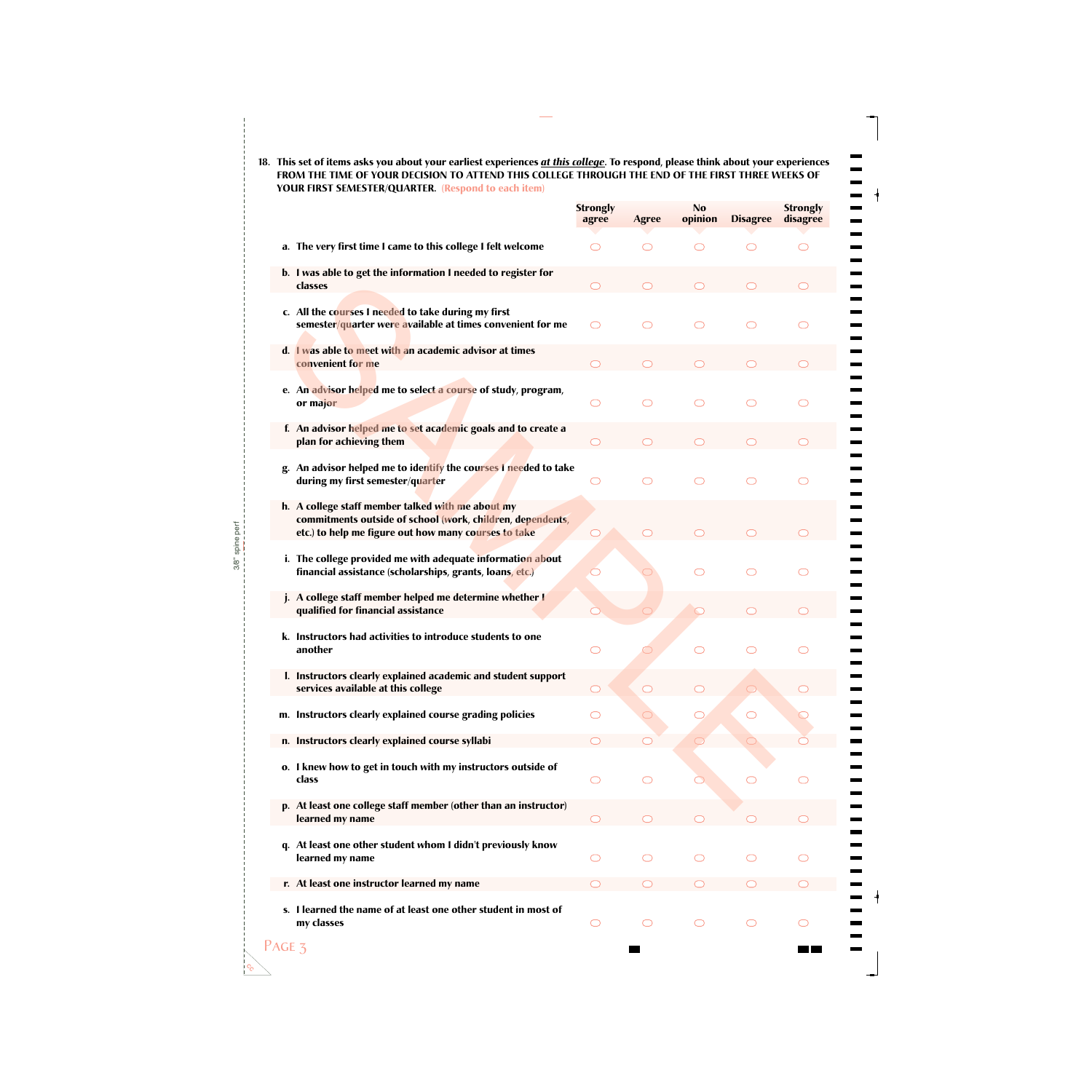# **SERIAL #**

----------<br>--------

-------------<br>-----------

## **PLEASE DO NOT MARK IN THIS AREA**

**19. During the FIRST THREE WEEKS OF YOUR FIRST SEMESTER/QUARTER** *at this college***, about how often did you do the following? (Respond to each item) Two or Four or**

|                                                                                                                                                    | <b>Never</b> | Once | three<br>times | more<br>times |
|----------------------------------------------------------------------------------------------------------------------------------------------------|--------------|------|----------------|---------------|
| a. Ask questions in class or contribute to class discussions                                                                                       |              |      |                |               |
| b. Prepare at least two drafts of a paper or assignment before turning it in                                                                       |              |      |                |               |
| c. Turn in an assignment late                                                                                                                      |              |      |                |               |
| d. Not turn in an assignment                                                                                                                       |              |      |                |               |
| e. Participate in supplemental instruction (extra class sessions with an<br>instructor, tutor, or experienced student)                             |              |      |                |               |
| f. Come to class without completing readings or assignments                                                                                        |              |      |                |               |
| Work with other students on a project or assignment during class                                                                                   |              |      |                |               |
| h. Work with classmates outside of class on class projects or assignments                                                                          |              |      |                |               |
| i. Participate in a required study group outside of class                                                                                          |              |      |                |               |
| Use an electronic tool (e-mail, text messaging, Facebook, MySpace, class<br>Web site, etc.) to communicate with another student about course work  |              |      |                |               |
| k. Use an electronic tool (e-mail, text messaging, Facebook, MySpace, class<br>Web site, etc.) to communicate with an instructor about course work | ⊃            |      |                |               |
| I. Discuss an assignment or grade with an instructor                                                                                               | ◯            |      |                |               |
| m. Ask for help from an instructor regarding questions or problems<br>related to a class                                                           |              |      |                |               |
| n. Discuss ideas from readings or classes with instructors outside of class                                                                        |              |      |                |               |
| o. Receive prompt written or oral feedback from instructors on your<br>performance                                                                 |              |      |                |               |
| p. Discuss ideas from your readings or classes with others outside of class<br>(students, family, co-workers, etc.)                                |              |      |                |               |
| <b>Skip class</b><br>q.                                                                                                                            |              |      |                |               |
|                                                                                                                                                    |              |      |                |               |

**CC**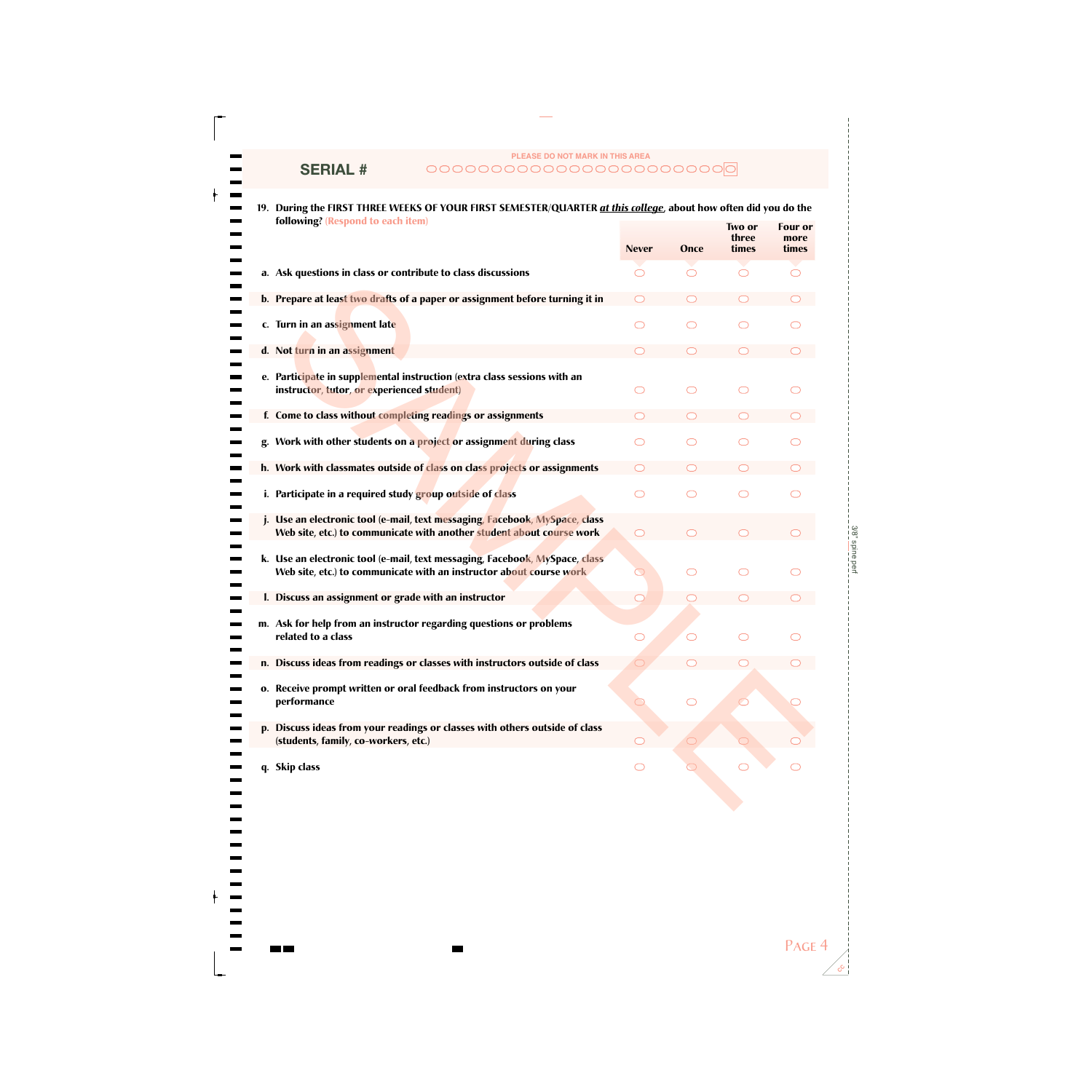### **PLEASE DO NOT MARK IN THIS AREA** 000000000000000000000000

**20. This section asks three questions about a variety of college services. Answer ALL THREE QUESTIONS for each service indicating (1) whether you knew about it, (2) how often you used it, and (3) how satisfied you were. To respond, please think about your experiences FROM THE TIME OF YOUR DECISION TO ATTEND THIS COLLEGE THROUGH THE END OF THE FIRST THREE WEEKS OF YOUR FIRST SEMESTER/QUARTER.**

|    |                                                                                                                                                                                                   | Did vou<br><b>KNOW</b> | <b>ABOUT it?</b>    |                     |                     | (2)<br>How often did you USE it? |                                 |             | (3)<br><b>How SATISFIED</b> | were you with it?                |     |
|----|---------------------------------------------------------------------------------------------------------------------------------------------------------------------------------------------------|------------------------|---------------------|---------------------|---------------------|----------------------------------|---------------------------------|-------------|-----------------------------|----------------------------------|-----|
|    |                                                                                                                                                                                                   | <b>Yes</b>             | No                  | <b>Never</b>        | Once                | three<br>times                   | Two or Four or<br>more<br>times | <b>Very</b> | Some-<br>what               | Not at<br>all                    | N/A |
|    | a. Academic advising/planning                                                                                                                                                                     |                        |                     |                     |                     |                                  | ◯                               |             |                             |                                  |     |
|    | b. Career counseling                                                                                                                                                                              |                        |                     | ⌒                   |                     | ◯                                | ◯                               | ◯           | ⌒                           | ⌒                                |     |
|    | c. Job placement assistance                                                                                                                                                                       |                        |                     |                     |                     |                                  |                                 |             |                             |                                  |     |
|    | d. Face-to-face tutoring                                                                                                                                                                          |                        |                     |                     |                     |                                  | $\bigcirc$                      |             |                             |                                  |     |
|    | e. Online tutoring                                                                                                                                                                                |                        |                     |                     |                     |                                  |                                 |             |                             |                                  |     |
|    | f. Writing, math, or other skill lab                                                                                                                                                              |                        | $\circlearrowright$ | $\bigcirc$          |                     |                                  | $\bigcirc$                      |             |                             |                                  |     |
| g. | <b>Financial assistance advising</b>                                                                                                                                                              | O                      |                     |                     | $\bigcirc$          |                                  |                                 |             |                             |                                  |     |
|    | h. Computer lab                                                                                                                                                                                   | $\circlearrowright$    |                     |                     |                     |                                  | $\bigcirc$                      |             |                             |                                  |     |
|    | i. Student organizations                                                                                                                                                                          |                        |                     | ◯                   | $\circlearrowright$ | $\bigcirc$                       | $\circlearrowright$             |             |                             |                                  |     |
| j. | Transfer credit assistance                                                                                                                                                                        |                        |                     | $\circlearrowright$ | $\bigcirc$          | $\bigcirc$                       | $\bigcirc$                      | ◯           |                             |                                  |     |
|    | k. Services to students with disabilities                                                                                                                                                         |                        |                     |                     | ⌒                   | $\circlearrowright$              | ◯                               |             |                             |                                  |     |
|    | 21. Mark the number that best represents the quality of your relationships with people during the FIRST THREE WEEKS OF<br>YOUR FIRST SEMESTER/QUARTER at this college.<br>Your relationship with: |                        |                     |                     |                     |                                  |                                 |             |                             |                                  |     |
|    | a. Other Students                                                                                                                                                                                 |                        |                     |                     |                     |                                  |                                 |             |                             |                                  |     |
|    | Friendly, supportive, sense of<br>$\circledcirc$<br>belonging                                                                                                                                     | $\circledcirc$         |                     | $\circledcirc$      | $\circledcirc$      | $\circled{3}$                    | $\circled{2}$                   | $\bigcirc$  | sense of alienation         | <b>Unfriendly, unsupportive,</b> |     |
|    | <b>b.</b> Instructors                                                                                                                                                                             |                        |                     |                     |                     |                                  |                                 |             |                             |                                  |     |
|    | Available, helpful, sympathetic<br>$\circledcirc$                                                                                                                                                 | $\circledcirc$         |                     | $\circledcirc$      | $\circledcirc$      | $\circled{3}$                    | $^{\circledR}$                  | $\bigcirc$  | unsympathetic               | Unavailable, unhelpful,          |     |
|    | c. Administrative Personnel                                                                                                                                                                       |                        |                     |                     |                     |                                  |                                 |             |                             |                                  |     |

#### **21. Mark the number that best represents the quality of your relationships with people during the FIRST THREE WEEKS OF YOUR FIRST SEMESTER/QUARTER** *at this college***. Your relationship with:**

| <b>Other Students</b>           |               |         |            |                   |         |               |               |                                                         |
|---------------------------------|---------------|---------|------------|-------------------|---------|---------------|---------------|---------------------------------------------------------|
| Friendly, supportive, sense of  | $\circ$       | $\circ$ | $\circ$    | $\circ$           | $\circ$ | (2)           | $\circ$       | <b>Unfriendly, unsupportive,</b><br>sense of alienation |
| belonging                       |               |         |            |                   |         |               |               |                                                         |
| <b>b.</b> Instructors           |               |         |            |                   |         |               |               |                                                         |
| Available, helpful, sympathetic | $\circ$       | $\circ$ | $\circled$ | $\left(4\right)$  | $\circ$ | $\circled{2}$ | $\circled{1}$ | Unavailable, unhelpful,                                 |
|                                 |               |         |            |                   |         |               |               | unsympathetic                                           |
| <b>Administrative Personnel</b> |               |         |            |                   |         |               |               |                                                         |
| Helpful, considerate, flexible  | $\circled{2}$ | ര       | (5)        | $\left( 4\right)$ | $\circ$ | $\circ$       | (1)           | Unhelpful, inconsiderate,<br>rigid                      |

#### **22. Thinking about your experiences FROM THE TIME OF YOUR DECISION TO ATTEND THIS COLLEGE THROUGH THE END OF THE FIRST THREE WEEKS OF YOUR FIRST SEMESTER/QUARTER, what has been your MAIN source of academic advising (help with academic goal-setting, planning, course recommendations, graduation requirements, etc.)? (Mark only ONE)**

 $\bigcirc$  Instructors

- $\bigcirc$  Friends, family, or other students
- $\bigcirc$  College staff (not instructors)

**SERIAL #**

- $\bigcirc$  Computerized degree advisor system
- $\bigcirc$  College Web site
	- $\bigcirc$  Other college materials

 $\frac{1}{1}$  =  $\frac{1}{1}$  =  $\frac{1}{1}$ 

3/8" spine perf spine per  $3/8$ "

 $c^{\circ}_{\mathcal{O}}$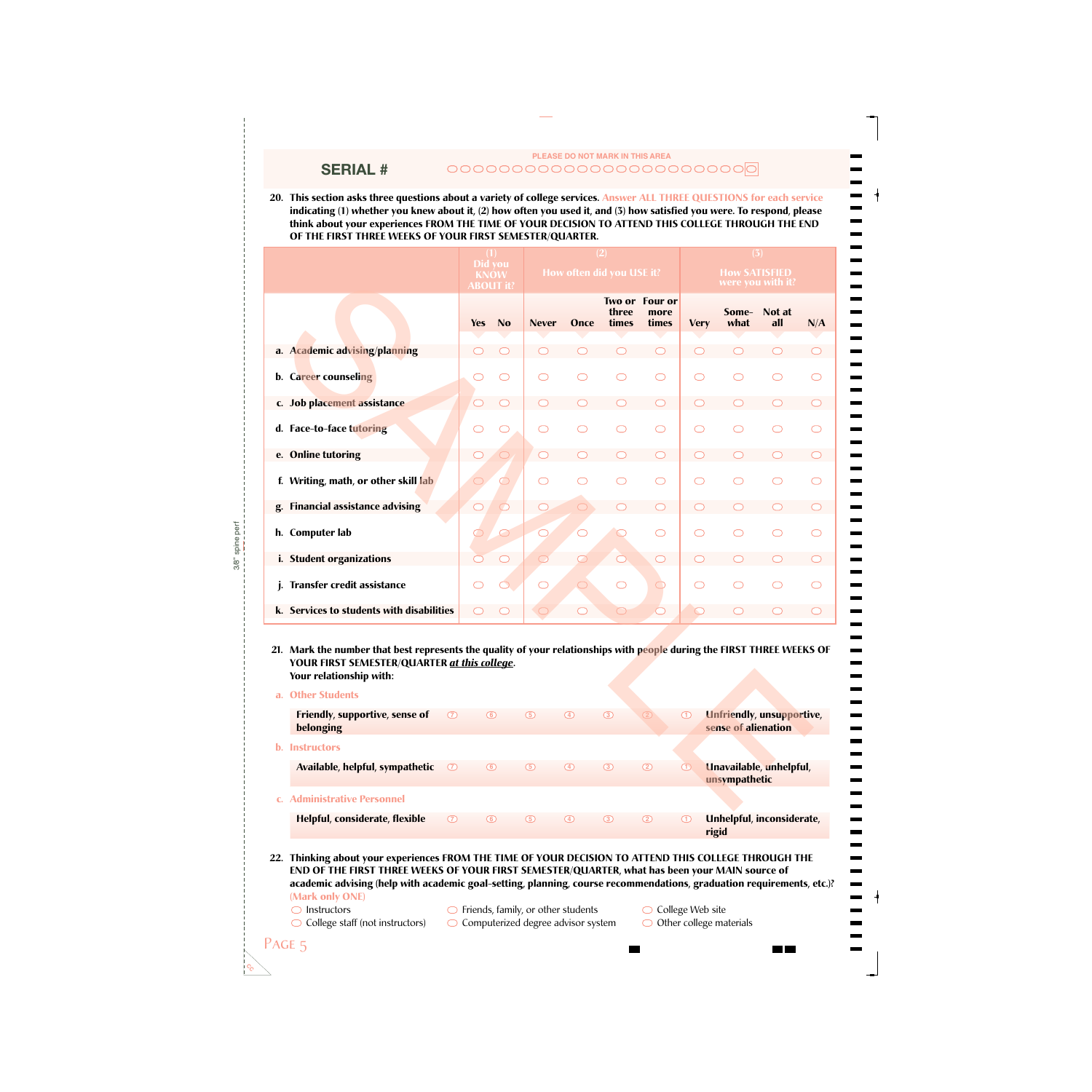| $6 - 10$<br><b>None</b><br>$1 - 5$<br>$11 - 20$<br>$21 - 30$<br>a. Preparing for class<br>$\circ$<br>$\bigcirc$<br>$\bigcirc$<br>$\bigcirc$<br>$\circlearrowright$<br>b. Working for pay<br>25. When do you plan to take classes at this college again?<br>$\bigcirc$ I will accomplish my goal(s) during this semester/quarter and will not be returning<br>$\bigcirc$ I have no current plans to return<br>$\bigcirc$ Within the next 12 months<br>$\bigcirc$ Uncertain<br><b>Yes</b><br><b>No</b><br>26. While in high school, did you<br>a. Take math every school year?<br>$\bigcirc$<br>O<br>b. Take math during your senior year?<br>27. Would you recommend this college to a friend or family member?<br>$\bigcirc$ Yes<br>$\bigcirc$ No<br>28. In what range was your overall high school grade average?<br>$\bigcirc$ C<br>$\bigcirc$ B-to C+<br>$\bigcirc$ C- or lower<br>$\bigcirc$ A<br>$\bigcirc$ A- to B+<br>$\bigcirc$ B<br>29. Your sex:<br>$\bigcirc$ Male<br>$\bigcirc$ Female<br>30. Mark your age group.<br>$\bigcirc$ Under 18<br>$\bigcirc$ 20 to 21<br>$65+$<br>$\bigcirc$ 25 to 29<br>40 to 49<br>$\bigcirc$ 30 to 39<br>$\bigcirc$ 18 to 19<br>$\bigcirc$ 22 to 24<br>$\bigcirc$ 50 to 64<br><b>Yes</b><br>31. Are you married?<br>⌒<br>32. Do you have children who live with you and depend on you for their care?<br>33. Is English your native (first) language?<br>34. Are you an international student or nonresident alien?<br>$\circlearrowright$<br>35. What is your racial identification? (Mark only ONE)<br>○ American Indian or Native American<br>$\bigcirc$ Asian, Asian American or Pacific Islander<br>$\bigcirc$ Native Hawaiian<br>◯ Black or African American, Non-Hispanic<br>$\bigcirc$ White, Non-Hispanic<br>$\bigcirc$ Hispanic, Latino, Spanish<br>$\bigcirc$ Other<br>36. What is the highest academic certificate or degree you have earned? (Mark only ONE)<br>$\bigcirc$ None<br>$\bigcirc$ Vocational/technical certificate<br>$\bigcirc$ Bachelor's degree | spend in a typical 7-day week doing each of the following? |  |  | More      |
|-----------------------------------------------------------------------------------------------------------------------------------------------------------------------------------------------------------------------------------------------------------------------------------------------------------------------------------------------------------------------------------------------------------------------------------------------------------------------------------------------------------------------------------------------------------------------------------------------------------------------------------------------------------------------------------------------------------------------------------------------------------------------------------------------------------------------------------------------------------------------------------------------------------------------------------------------------------------------------------------------------------------------------------------------------------------------------------------------------------------------------------------------------------------------------------------------------------------------------------------------------------------------------------------------------------------------------------------------------------------------------------------------------------------------------------------------------------------------------------------------------------------------------------------------------------------------------------------------------------------------------------------------------------------------------------------------------------------------------------------------------------------------------------------------------------------------------------------------------------------------------------------------------------------------------------------------------------------------------------------------------------------------|------------------------------------------------------------|--|--|-----------|
|                                                                                                                                                                                                                                                                                                                                                                                                                                                                                                                                                                                                                                                                                                                                                                                                                                                                                                                                                                                                                                                                                                                                                                                                                                                                                                                                                                                                                                                                                                                                                                                                                                                                                                                                                                                                                                                                                                                                                                                                                       |                                                            |  |  | than 30   |
|                                                                                                                                                                                                                                                                                                                                                                                                                                                                                                                                                                                                                                                                                                                                                                                                                                                                                                                                                                                                                                                                                                                                                                                                                                                                                                                                                                                                                                                                                                                                                                                                                                                                                                                                                                                                                                                                                                                                                                                                                       |                                                            |  |  | ◯         |
|                                                                                                                                                                                                                                                                                                                                                                                                                                                                                                                                                                                                                                                                                                                                                                                                                                                                                                                                                                                                                                                                                                                                                                                                                                                                                                                                                                                                                                                                                                                                                                                                                                                                                                                                                                                                                                                                                                                                                                                                                       |                                                            |  |  |           |
|                                                                                                                                                                                                                                                                                                                                                                                                                                                                                                                                                                                                                                                                                                                                                                                                                                                                                                                                                                                                                                                                                                                                                                                                                                                                                                                                                                                                                                                                                                                                                                                                                                                                                                                                                                                                                                                                                                                                                                                                                       |                                                            |  |  |           |
|                                                                                                                                                                                                                                                                                                                                                                                                                                                                                                                                                                                                                                                                                                                                                                                                                                                                                                                                                                                                                                                                                                                                                                                                                                                                                                                                                                                                                                                                                                                                                                                                                                                                                                                                                                                                                                                                                                                                                                                                                       |                                                            |  |  | N/A       |
|                                                                                                                                                                                                                                                                                                                                                                                                                                                                                                                                                                                                                                                                                                                                                                                                                                                                                                                                                                                                                                                                                                                                                                                                                                                                                                                                                                                                                                                                                                                                                                                                                                                                                                                                                                                                                                                                                                                                                                                                                       |                                                            |  |  |           |
|                                                                                                                                                                                                                                                                                                                                                                                                                                                                                                                                                                                                                                                                                                                                                                                                                                                                                                                                                                                                                                                                                                                                                                                                                                                                                                                                                                                                                                                                                                                                                                                                                                                                                                                                                                                                                                                                                                                                                                                                                       |                                                            |  |  |           |
|                                                                                                                                                                                                                                                                                                                                                                                                                                                                                                                                                                                                                                                                                                                                                                                                                                                                                                                                                                                                                                                                                                                                                                                                                                                                                                                                                                                                                                                                                                                                                                                                                                                                                                                                                                                                                                                                                                                                                                                                                       |                                                            |  |  |           |
|                                                                                                                                                                                                                                                                                                                                                                                                                                                                                                                                                                                                                                                                                                                                                                                                                                                                                                                                                                                                                                                                                                                                                                                                                                                                                                                                                                                                                                                                                                                                                                                                                                                                                                                                                                                                                                                                                                                                                                                                                       |                                                            |  |  |           |
|                                                                                                                                                                                                                                                                                                                                                                                                                                                                                                                                                                                                                                                                                                                                                                                                                                                                                                                                                                                                                                                                                                                                                                                                                                                                                                                                                                                                                                                                                                                                                                                                                                                                                                                                                                                                                                                                                                                                                                                                                       |                                                            |  |  |           |
|                                                                                                                                                                                                                                                                                                                                                                                                                                                                                                                                                                                                                                                                                                                                                                                                                                                                                                                                                                                                                                                                                                                                                                                                                                                                                                                                                                                                                                                                                                                                                                                                                                                                                                                                                                                                                                                                                                                                                                                                                       |                                                            |  |  |           |
|                                                                                                                                                                                                                                                                                                                                                                                                                                                                                                                                                                                                                                                                                                                                                                                                                                                                                                                                                                                                                                                                                                                                                                                                                                                                                                                                                                                                                                                                                                                                                                                                                                                                                                                                                                                                                                                                                                                                                                                                                       |                                                            |  |  |           |
|                                                                                                                                                                                                                                                                                                                                                                                                                                                                                                                                                                                                                                                                                                                                                                                                                                                                                                                                                                                                                                                                                                                                                                                                                                                                                                                                                                                                                                                                                                                                                                                                                                                                                                                                                                                                                                                                                                                                                                                                                       |                                                            |  |  |           |
|                                                                                                                                                                                                                                                                                                                                                                                                                                                                                                                                                                                                                                                                                                                                                                                                                                                                                                                                                                                                                                                                                                                                                                                                                                                                                                                                                                                                                                                                                                                                                                                                                                                                                                                                                                                                                                                                                                                                                                                                                       |                                                            |  |  | <b>No</b> |
|                                                                                                                                                                                                                                                                                                                                                                                                                                                                                                                                                                                                                                                                                                                                                                                                                                                                                                                                                                                                                                                                                                                                                                                                                                                                                                                                                                                                                                                                                                                                                                                                                                                                                                                                                                                                                                                                                                                                                                                                                       |                                                            |  |  |           |
|                                                                                                                                                                                                                                                                                                                                                                                                                                                                                                                                                                                                                                                                                                                                                                                                                                                                                                                                                                                                                                                                                                                                                                                                                                                                                                                                                                                                                                                                                                                                                                                                                                                                                                                                                                                                                                                                                                                                                                                                                       |                                                            |  |  |           |
| $\bigcirc$ GED<br>$\bigcirc$ Associate degree<br>○ Master's/Doctoral/Professional<br>$\bigcirc$ High school diploma                                                                                                                                                                                                                                                                                                                                                                                                                                                                                                                                                                                                                                                                                                                                                                                                                                                                                                                                                                                                                                                                                                                                                                                                                                                                                                                                                                                                                                                                                                                                                                                                                                                                                                                                                                                                                                                                                                   |                                                            |  |  |           |

**CC**

3/8" spine perf

3/8" spine perf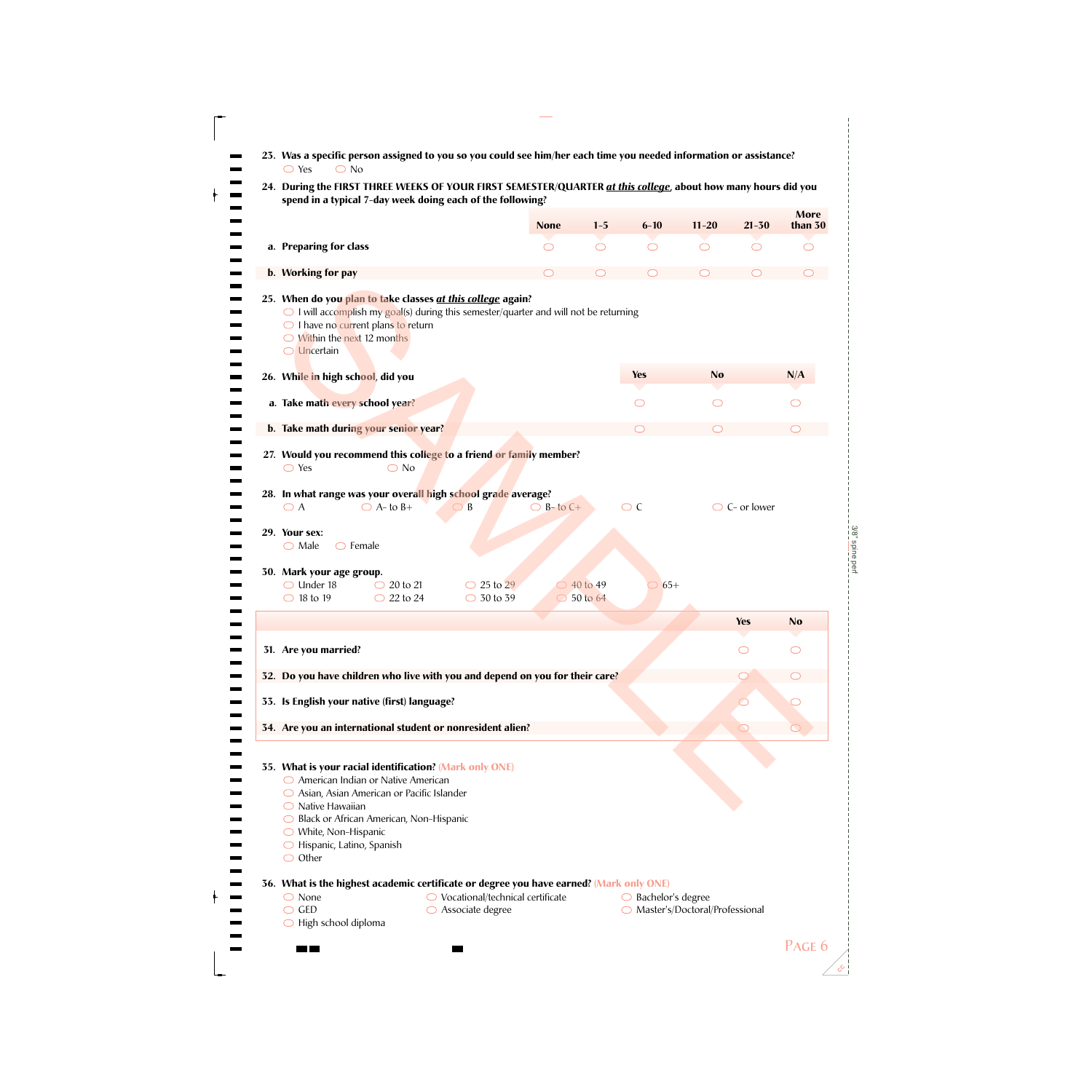|                                                                                  | 37. Please indicate whether your goal(s) for attending this college include the following: |            |    |
|----------------------------------------------------------------------------------|--------------------------------------------------------------------------------------------|------------|----|
| (Respond to all three)                                                           |                                                                                            | <b>Yes</b> | No |
| a. To complete a certificate                                                     |                                                                                            |            |    |
| b. To obtain an Associate degree                                                 |                                                                                            |            |    |
| c. To transfer to a 4-year college or university                                 |                                                                                            |            |    |
| 38. Who in your family has attended at least some college? (Mark all that apply) |                                                                                            |            |    |
| Mother                                                                           | Spouse/Partner                                                                             |            |    |
| Father                                                                           | Legal Guardian                                                                             |            |    |
| Brother/Sister                                                                   | None of the above                                                                          |            |    |

|                            | $\bigcirc$ Mother                |                                  |                                 |                                                                                                                                      |                               |                                  |                               |                               | $\bigcirc$ Spouse/Partner | ranny nas attenueu at reast some coneger (mark an unat appry)                                                                                                                                                                                                                                                                                       |                                  |                                  |                                |                               |                                  |
|----------------------------|----------------------------------|----------------------------------|---------------------------------|--------------------------------------------------------------------------------------------------------------------------------------|-------------------------------|----------------------------------|-------------------------------|-------------------------------|---------------------------|-----------------------------------------------------------------------------------------------------------------------------------------------------------------------------------------------------------------------------------------------------------------------------------------------------------------------------------------------------|----------------------------------|----------------------------------|--------------------------------|-------------------------------|----------------------------------|
| $\circlearrowright$        | Father                           |                                  |                                 |                                                                                                                                      |                               |                                  |                               |                               | Legal Guardian            |                                                                                                                                                                                                                                                                                                                                                     |                                  |                                  |                                |                               |                                  |
| $\bigcirc$                 |                                  | Brother/Sister                   |                                 |                                                                                                                                      |                               |                                  |                               |                               |                           | None of the above                                                                                                                                                                                                                                                                                                                                   |                                  |                                  |                                |                               |                                  |
| $\bigcirc$                 | Child                            |                                  |                                 |                                                                                                                                      |                               |                                  |                               |                               |                           |                                                                                                                                                                                                                                                                                                                                                     |                                  |                                  |                                |                               |                                  |
|                            |                                  |                                  |                                 |                                                                                                                                      |                               |                                  |                               |                               |                           |                                                                                                                                                                                                                                                                                                                                                     |                                  |                                  |                                |                               |                                  |
|                            |                                  |                                  |                                 | ). P <mark>leas</mark> e provide your student identification number by filling in the corresponding ovals. For example, in the first |                               |                                  |                               |                               |                           |                                                                                                                                                                                                                                                                                                                                                     |                                  |                                  |                                |                               |                                  |
|                            |                                  |                                  |                                 | column, indicate the first number or letter in your student ID number, and so forth. (OPTIONAL)                                      |                               |                                  |                               |                               |                           |                                                                                                                                                                                                                                                                                                                                                     |                                  |                                  |                                |                               |                                  |
|                            |                                  | (Please begin here)              |                                 |                                                                                                                                      |                               |                                  |                               |                               |                           |                                                                                                                                                                                                                                                                                                                                                     |                                  |                                  |                                |                               |                                  |
|                            |                                  |                                  |                                 |                                                                                                                                      |                               |                                  |                               |                               |                           |                                                                                                                                                                                                                                                                                                                                                     |                                  |                                  |                                |                               |                                  |
| $\circledA$                | $\circledA$                      | $\circledR$                      | $\circledR$                     | $\circledR$                                                                                                                          | $\circledR$                   | $\bigcirc$                       | $\circledR$                   | $\circledA$                   | $\circledA$               | $\circledA$                                                                                                                                                                                                                                                                                                                                         | $\circledR$                      | $\bigcirc$                       | $\circledR$                    | $\circledA$                   | $\circledA$                      |
| $\circledcirc$             | $\circledcirc$                   | $\bigcirc$                       | $\circledR$                     | $\bigcirc$                                                                                                                           | $^{\circ}$                    | $\circledB$                      | $\circledR$                   | $\circledR$                   | $\circledR$               | $\circledR$                                                                                                                                                                                                                                                                                                                                         | $\circledR$                      | $\circledcirc$                   | $\circledR$                    | $\circledR$                   | $^{\circ}$                       |
| $\odot$                    | $\odot$                          | $\circledcirc$                   | $\odot$                         | $\odot$                                                                                                                              | $\odot$                       | $\circledcirc$                   | $\odot$                       | $\odot$                       | $\circledcirc$            | $\odot$                                                                                                                                                                                                                                                                                                                                             | $\odot$                          | $\odot$                          | $\odot$                        | $\odot$                       | $\odot$                          |
| $\circledcirc$             | $\circledcirc$                   | $^\circledR$                     | $^{\circ}$                      | $^\circledR$                                                                                                                         | $\circledcirc$                | $\circledcirc$                   | $\circledcirc$                | $\circledcirc$                | $\circledcirc$            | $\circledcirc$                                                                                                                                                                                                                                                                                                                                      | $\circledcirc$                   | $\circledcirc$                   | $^\circledR$                   | $\circledcirc$                | $\circledcirc$                   |
| $\bigoplus$                | $\bigoplus$                      | $\circled$                       | $\bigoplus$                     | $\bigoplus$                                                                                                                          | $\bigoplus$                   | $\bigoplus$                      | $\bigcirc$                    | $\bigoplus$                   | $\bigoplus$               | $\bigoplus$                                                                                                                                                                                                                                                                                                                                         | $\bigoplus$                      | $\bigoplus$                      | $^{\circledR}$                 | $\bigoplus$                   | $\bigoplus$                      |
| $\bigoplus$                | $\bigoplus$                      | $\bigoplus$                      | $\bigoplus$                     | $\bigoplus$                                                                                                                          | $\bigoplus$                   | $\bigoplus$                      | $\bigoplus$                   | $\bigoplus$                   | $\bigoplus$               | $\bigoplus$                                                                                                                                                                                                                                                                                                                                         | $\bigoplus$                      | $\bigoplus$                      | $\bigoplus$                    | $\bigoplus$                   | $\bigoplus$                      |
| $\circledcirc$             | $\circledcirc$                   | $\circledcirc$                   | $\circled{G}$                   | $\circledcirc$                                                                                                                       | $\odot$                       | $\odot$                          | $\circledcirc$                | $\circled{G}$                 | $\circledcirc$            | $\circledcirc$                                                                                                                                                                                                                                                                                                                                      | $\circledcirc$                   | $\circledcirc$                   | $\circledcirc$                 | $\circled{G}$                 | $\circledcirc$                   |
| $\bigoplus$                | $\bigoplus$                      | $\bigoplus$                      | $\bigoplus$                     | $^{\circledR}$                                                                                                                       | $^{\circledR}$                | $\bigoplus$                      | $\bigoplus$                   | $\bigoplus$                   | $\bigoplus$               | $\bigoplus$                                                                                                                                                                                                                                                                                                                                         | $\bigoplus$                      | $\bigoplus$                      | $^{\circledR}$                 | $\bigoplus$                   | $\bigoplus$                      |
| $\bigcirc$                 | $\bigcirc$                       | $\bigcirc$                       | $\bigcirc$                      | $\bigcirc$                                                                                                                           | $\bigcirc$                    | $\overline{\bigcirc}$            | $\bigcirc$                    | $\bigcirc$                    | $\bigcirc$                | $\bigcirc$                                                                                                                                                                                                                                                                                                                                          | $\bigcirc$                       | $\bigcirc$                       | $\bigcirc$                     | $\bigcirc$                    | $\bigcirc$                       |
| $\bigcirc$                 | $\bigcirc$                       | $^\copyright$                    | $^\circledR$                    | $\bigcirc$                                                                                                                           | $\bigcirc$                    | $\bigcirc$                       | $^{\circ}$                    | $\bigcirc$                    | $\bigcirc$                | $\begin{picture}(20,20) \put(0,0){\line(1,0){10}} \put(15,0){\line(1,0){10}} \put(15,0){\line(1,0){10}} \put(15,0){\line(1,0){10}} \put(15,0){\line(1,0){10}} \put(15,0){\line(1,0){10}} \put(15,0){\line(1,0){10}} \put(15,0){\line(1,0){10}} \put(15,0){\line(1,0){10}} \put(15,0){\line(1,0){10}} \put(15,0){\line(1,0){10}} \put(15,0){\line(1$ | $\bigcirc$                       | $\bigcirc$                       | $\bigcirc$                     | $\bigcirc$                    | $\bigcirc$                       |
| $\circledR$                | $\circledR$                      | $\circledR$                      | $\circledR$                     | $^{\circ}$                                                                                                                           | $\circledR$                   | $\circledR$                      | $\circledR$                   | $\circledR$                   | $\circledR$               | $\circledR$                                                                                                                                                                                                                                                                                                                                         | $\circledR$                      | $\circledR$                      | $\circledR$                    | $\circledR$                   | $\circledR$                      |
| $\bigcirc$                 | $\bigcirc$                       | $\bigcirc$                       | $\bigcirc$                      | $\bigcirc$                                                                                                                           | $\bigcirc$                    | $\bigcirc$                       | $\bigcirc$                    | $\bigcirc$                    | $\bigcirc$                | $\bigcirc$                                                                                                                                                                                                                                                                                                                                          | $\bigcirc$                       | $\bigcirc$                       | $\textcircled{\scriptsize{1}}$ | $\bigoplus$                   | $\bigcirc$                       |
| $\circledR$                | $\circledR$                      | $\circledR$                      | $\circledR$                     | $^{\circledR}$                                                                                                                       | $\circledR$                   | $\circledR$                      | $\circledR$                   | $\circledR$                   | $\circledR$               | $\circledR$                                                                                                                                                                                                                                                                                                                                         | $\qquad \qquad \textcircled{h}$  | $\circledR$                      | $\circledR$                    | $\circledR$                   | $\circledR$                      |
| $\circledR$                | $\circledR$                      | $^{\circ}$                       | $^{\circ}$                      | $^{\circ}$                                                                                                                           | $^{\circledR}$                | $\circledR$                      | $\circledR$                   | $\circledR$                   | $\circledR$               | $\circledR$                                                                                                                                                                                                                                                                                                                                         | $\qquad \qquad \textcircled{1}$  | $\circledR$                      | $^{\circ}$                     | $\circledR$                   | $\circledR$                      |
| $\circledcirc$             | $\odot$                          | $\circledcirc$                   | $\circledcirc$                  | $\circledcirc$                                                                                                                       | $\circledcirc$                | $\odot$                          | ൕ                             | $\odot$                       | $\circledcirc$            | $\circledcirc$                                                                                                                                                                                                                                                                                                                                      | $\circledcirc$                   | $\circledcirc$                   | $^\copyright$                  | $\circledcirc$                | $\odot$                          |
| $^{\circ}$                 | $^{\circ}$                       | $\circled{P}$                    | $\circled{P}$                   | $\circled{P}$                                                                                                                        | $\circled{P}$                 | $\circled{P}$                    | $\circled{P}$                 | $\bigcirc$                    | $^{\circ}$                | $\circled{P}$                                                                                                                                                                                                                                                                                                                                       | $^{\circ}$                       | $\bigcirc$                       | $\bigcirc$                     | $\circledcirc$                | $^{\circledR}$                   |
| $\circledcirc$             | $\circledcirc$                   | $\circledcirc$                   | $\circledcirc$                  | $\circledcirc$                                                                                                                       | $\circledcirc$                | $\circledcirc$                   | $\circledcirc$                | $\circledcirc$                | $\circledcirc$            | $\circledcirc$                                                                                                                                                                                                                                                                                                                                      | $\circledcirc$                   | $\circledcirc$                   | $\circledcirc$                 | $\circledcirc$                | $\circledcirc$                   |
| $\circledR$                | $\circledR$                      | $\circledR$                      | $\circledR$                     | $\circledR$                                                                                                                          | $\circledR$                   | $\circledR$                      | $\circledR$                   | $\circledR$                   | $\circledR$               | $\circledR$                                                                                                                                                                                                                                                                                                                                         | $\circledR$                      | $\circledR$                      | $\circledR$                    | $\bigcirc$                    | $\bigcirc$                       |
| $\circledS$                | $\circledS$                      | $\circledS$                      | $\circledS$                     | $\circledS$                                                                                                                          | $\circledS$                   | $\circledS$                      | $\circledS$                   | $\circledS$                   | $\circledS$               | $\circledS$                                                                                                                                                                                                                                                                                                                                         | $\circledS$                      | $\circledS$                      | $\circledS$                    | $\circledS$                   | $\circledS$                      |
| $\bigcirc$                 | $\bigcirc$                       | $\bigcirc$                       | $\bigcirc$                      | $\bigcirc$                                                                                                                           | $\bigcirc$                    | $\bigcirc$                       | $\bigcirc$                    | $\bigcirc$                    | $\bigcirc$                | $\bigcirc$                                                                                                                                                                                                                                                                                                                                          | $\bigcirc$                       | $\bigcirc$                       | $\bigcirc$                     | $\bigcirc$                    | $\bigcirc$                       |
| $^{\circ}$                 | $^{\circ}$                       | $^{\circledR}$                   | $\circled{0}$<br>$\circledcirc$ | $^{\circ}$                                                                                                                           | $^{\circ}$                    | $\circledcirc$                   | $\circledcirc$                | $^{\circledR}$                | $^{\circ}$                | $\circledcirc$                                                                                                                                                                                                                                                                                                                                      | $\circledcirc$                   | $\circledcirc$                   | $\circled{1}$                  | $\bigcirc$                    | $\circledcirc$                   |
| $\circledcirc$             | $\circledcirc$<br>$^{\circledR}$ | $\circledcirc$<br>$^{\circledR}$ | $^{\circledR}$                  | $\circledcirc$<br>$^{\circledR}$                                                                                                     | $\circledcirc$<br>$\circledR$ | $\circledcirc$<br>$^{\circledR}$ | $\circledcirc$<br>$\circledR$ | $\circledcirc$<br>$\circledR$ | $^{\circ}$<br>$\circledR$ | $\circledcirc$<br>$^{\circledR}$                                                                                                                                                                                                                                                                                                                    | $\circledcirc$<br>$^{\circledR}$ | $\circledcirc$<br>$^{\circledR}$ | $\circledcirc$<br>$\circledR$  | $\circledcirc$<br>$\circledR$ | $\circledcirc$<br>$^{\circledR}$ |
| $^{\circledR}$<br>$\infty$ | $\infty$                         | $\infty$                         | $\infty$                        | $\infty$                                                                                                                             | $\infty$                      | $\infty$                         | $\infty$                      | $\infty$                      | $\infty$                  | $\infty$                                                                                                                                                                                                                                                                                                                                            | $\infty$                         | $\infty$                         | $\infty$                       | $\infty$                      | $\infty$                         |
| $\circledcirc$             | $\circledcirc$                   | $\circledcirc$                   | $\circledcirc$                  | $\circledcirc$                                                                                                                       | $\circledcirc$                | $\circledcirc$                   | $\circledcirc$                | $\circledcirc$                | $\circledcirc$            | $\circledcirc$                                                                                                                                                                                                                                                                                                                                      | $\circledcirc$                   | $^{\circ}$                       | $\circledcirc$                 | $\circledcirc$                | $\circledcirc$                   |
| $\circled{z}$              | $\circled{z}$                    | $\circled{z}$                    | $\circledZ$                     | $\circled{z}$                                                                                                                        | $\circled{2}$                 | $\circled{z}$                    | $\circledcirc$                | $\circled{z}$                 | $\circledcirc$            | $\circledcirc$                                                                                                                                                                                                                                                                                                                                      | $\circled{2}$                    |                                  | $\circled{z}$                  | $\circledcirc$                | $\circledcirc$                   |
| $\bigcirc$                 | $\bigcirc$                       | $^{\circ}$                       | $\bigcirc$                      | $\bigcirc$                                                                                                                           | $\bigcirc$                    | $\bigcirc$                       | $\bigcirc$                    | ⊕                             | $\bigcirc$                | $\bigcirc$                                                                                                                                                                                                                                                                                                                                          | $\bigcirc$                       | $\bigcirc$                       | $\bigcirc$                     | $\bigcirc$                    | $\bigcirc$                       |
| ➁                          | $\circledcirc$                   | $\circledcirc$                   | $\circledcirc$                  | $\circledcirc$                                                                                                                       | $\circledcirc$                | $\circledcirc$                   | $\circledcirc$                | $^{\circledR}$                | $\circledcirc$            | $^{\circledR}$                                                                                                                                                                                                                                                                                                                                      | $\circledcirc$                   | ②                                | $\circledcirc$                 | $\circledcirc$                | $^{\circledR}$                   |
| $\circled{3}$              | $\circled{3}$                    | $\circled{3}$                    | $\circled{3}$                   | $\circledcirc$                                                                                                                       | $\circled{3}$                 | $\circled{3}$                    | $\circledcirc$                | $\circledcirc$                | $\circledcirc$            | $\circledcirc$                                                                                                                                                                                                                                                                                                                                      | $\circled{3}$                    | $^{\circledR}$                   | $\circled{3}$                  | $\circled{3}$                 | $\circledcirc$                   |
| $\circled{4}$              | $\bigcirc$                       | $\circled{4}$                    | $\circled{4}$                   | $\circled{4}$                                                                                                                        | $\circled{4}$                 | $\circled{4}$                    | $\bigcirc$                    | $\circled{4}$                 | $\bigcirc$                | $\bigcirc$                                                                                                                                                                                                                                                                                                                                          | $\circled{4}$                    | $\bigcirc$                       | $\bigcirc$                     | $\circled{4}$                 | $\bigcirc$                       |
| $\circled{5}$              | $\circled{5}$                    | $\circled{5}$                    | $\circled{5}$                   | $\circled{5}$                                                                                                                        | $\circled{5}$                 | $\circledcirc$                   | $\circledcirc$                | $\circled{5}$                 | $\circledcirc$            | $\circled{5}$                                                                                                                                                                                                                                                                                                                                       | $\circled{5}$                    | $\circled{5}$                    | $\circled{5}$                  | $\circled{5}$                 | $\circled{5}$                    |
| $\circledcirc$             | $\circledcirc$                   | $\circledcirc$                   | $\circledcirc$                  | $\circledcirc$                                                                                                                       | $\circledcirc$                | $\circledcirc$                   | $\circledcirc$                | $\circledcirc$                | $\circledcirc$            | $\circledcirc$                                                                                                                                                                                                                                                                                                                                      | $\circledcirc$                   | $\circledcirc$                   | $\circledcirc$                 | $\circledcirc$                | $\circledcirc$                   |
| $\circled{7}$              | $\circled{D}$                    | $\circled{D}$                    | $\circled{D}$                   | $\circled{7}$                                                                                                                        | $\circled{D}$                 | $\circled{D}$                    | $\circled{2}$                 | $\circled{7}$                 | $\circled{2}$             | $\circled{D}$                                                                                                                                                                                                                                                                                                                                       | $\circled{D}$                    | $^\circledR$                     | $\circled{7}$                  | $\circled{7}$                 | $\circled{7}$                    |
| $^{\circ}$                 | $\circledcirc$                   | $\circledcirc$                   | $\circledcirc$                  | $\circledcirc$                                                                                                                       | $\circledcirc$                | $\circledcirc$                   | $\circledcirc$                | $\circledcirc$                | $\circledcirc$            | $\circledcirc$                                                                                                                                                                                                                                                                                                                                      | $\circledcirc$                   | $^{\circledR}$                   | $^{\circ}$                     | $\circledcirc$                | $^{\circledR}$                   |
| $^{\circledR}$             | $\circledcirc$                   | $^{\circ}$                       | $\circledcirc$                  | $\circledcirc$                                                                                                                       | $\circledcirc$                | $\circledcirc$                   | $^{\circledR}$                | $\circledcirc$                | $^{\circledR}$            | $\circledcirc$                                                                                                                                                                                                                                                                                                                                      | $\circledcirc$                   | $^{\circledR}$                   | $^{\circ}$                     | $^{\circledR}$                | $\circledcirc$                   |
| ⊚                          | ൕ                                | $^\copyright$                    | $^\copyright$                   | ⊚                                                                                                                                    | ൕ                             | $^\copyright$                    | ൕ                             | ⊚                             | $^\copyright$             | $^\copyright$                                                                                                                                                                                                                                                                                                                                       | ൕ                                | ൕ                                | $^\copyright$                  | ⊙                             | $^\circledR$                     |

 $\frac{1}{2}$  $\blacksquare$  $\blacksquare$  $\overline{\phantom{a}}$  $\overline{\phantom{0}}$  $\overline{\phantom{0}}$ Ξ. —<br>—<br>—<br><br><br><br><br><br><br><br><br>

 $c^{\circ}_{\mathcal{O}}$